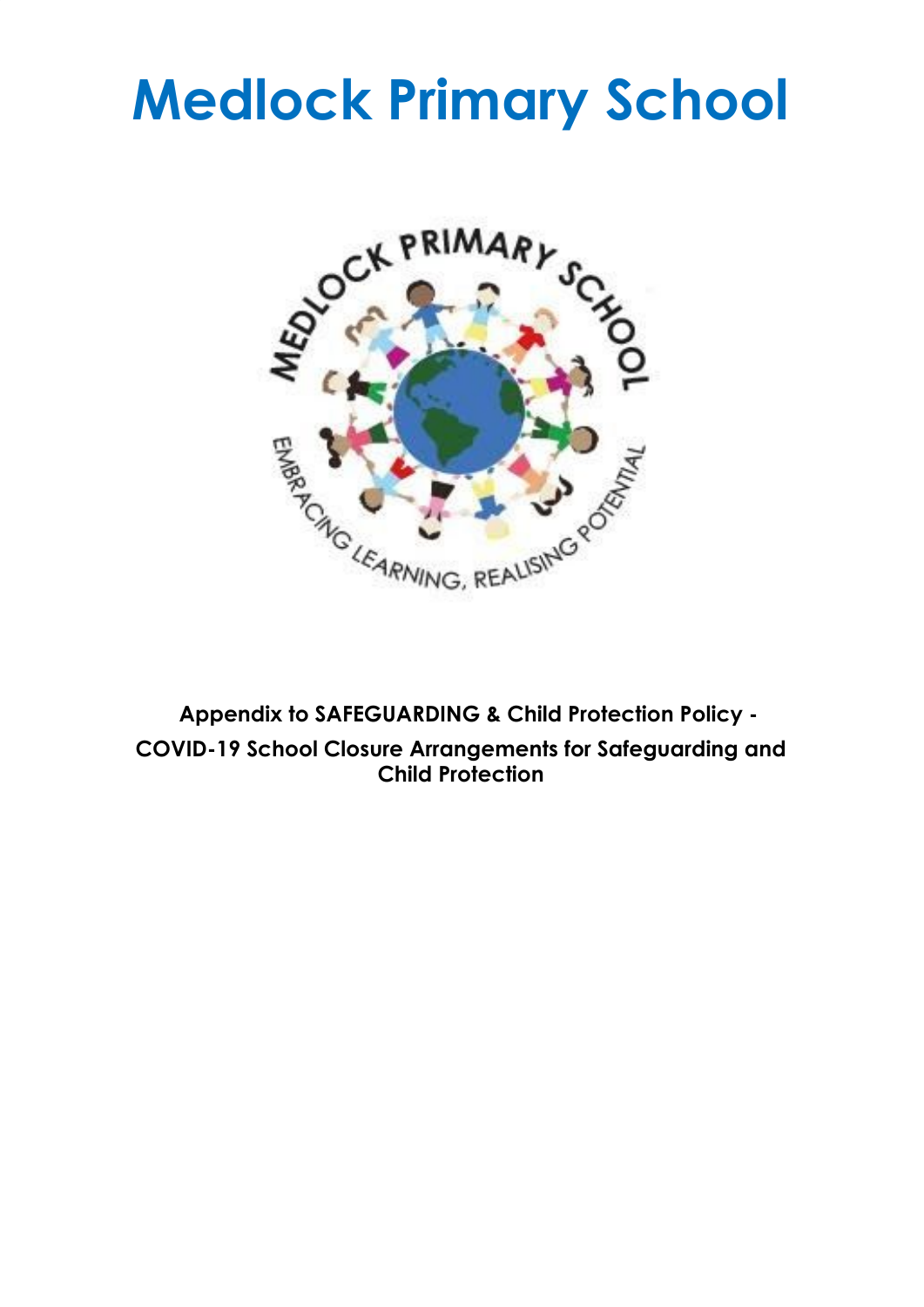# **1. Context**

From 20th March 2020 parents were asked to keep their children at home, wherever possible, and for schools to remain open only for those children of workers critical to the COVID-19 response - who absolutely need to attend.

Schools and all childcare providers were asked to provide care for a limited number of children - children who are vulnerable and children whose parents are critical to the COVID-19 response and cannot be safely cared for at home.

This appendix contains our individual safeguarding arrangements in response

| Role                                          | <b>Name</b>                                                               | Contact      | Email                                                                                                                                                          |
|-----------------------------------------------|---------------------------------------------------------------------------|--------------|----------------------------------------------------------------------------------------------------------------------------------------------------------------|
| Designated<br>Safeguarding<br>Lead            | Patricia O'Dwyer                                                          | 0161 2731830 | p.odwyer@medlock.manchester.sch.uk                                                                                                                             |
| Deputy<br>Designated<br>Safeguarding<br>Leads | Jonathan Brown<br>Ruth Nutton-Jones<br>Alicia Brighouse<br>Laura McColgan | 0161 2731830 | i.brown@medlock.manchester.sch.uk<br>r.nutton-jones@medlock.manchester.sch.uk<br>a.brighouse@medlock.manchester.sch.uk<br>I.mccolaan@medlock.manchester.sch.uk |
| Headteacher                                   | Jonathan Brown                                                            | 0161 2731830 | i.brown@medlock.manchester.sch.uk                                                                                                                              |
| Chair of<br>Governors                         | Lindsay Gilbert                                                           |              | lindsay.gilbert74@gmail.com                                                                                                                                    |
| Safeguarding<br>Governor                      | Lindsay Gilbert                                                           |              | lindsay.gilbert74@gmail.com                                                                                                                                    |

## **Key contacts**

### **Vulnerable Children**

Vulnerable children include those who have a social worker and where appropriate, children with education, health and care (EHC) plans.

Those who have a social worker include children who have a Child Protection Plan and those who are looked after by the Local Authority. A child may also be deemed to be vulnerable if they have been assessed as being in need or otherwise meet the definition in section 17 of the Children Act 1989.

Those with an EHC plan will be risk-assessed in consultation with the Local Authority and parents, to decide whether they need to continue to be offered a school or college place in order to meet their needs, or whether they can safely have their needs met at home. This could include, if necessary, carers, therapists or clinicians visiting the home to provide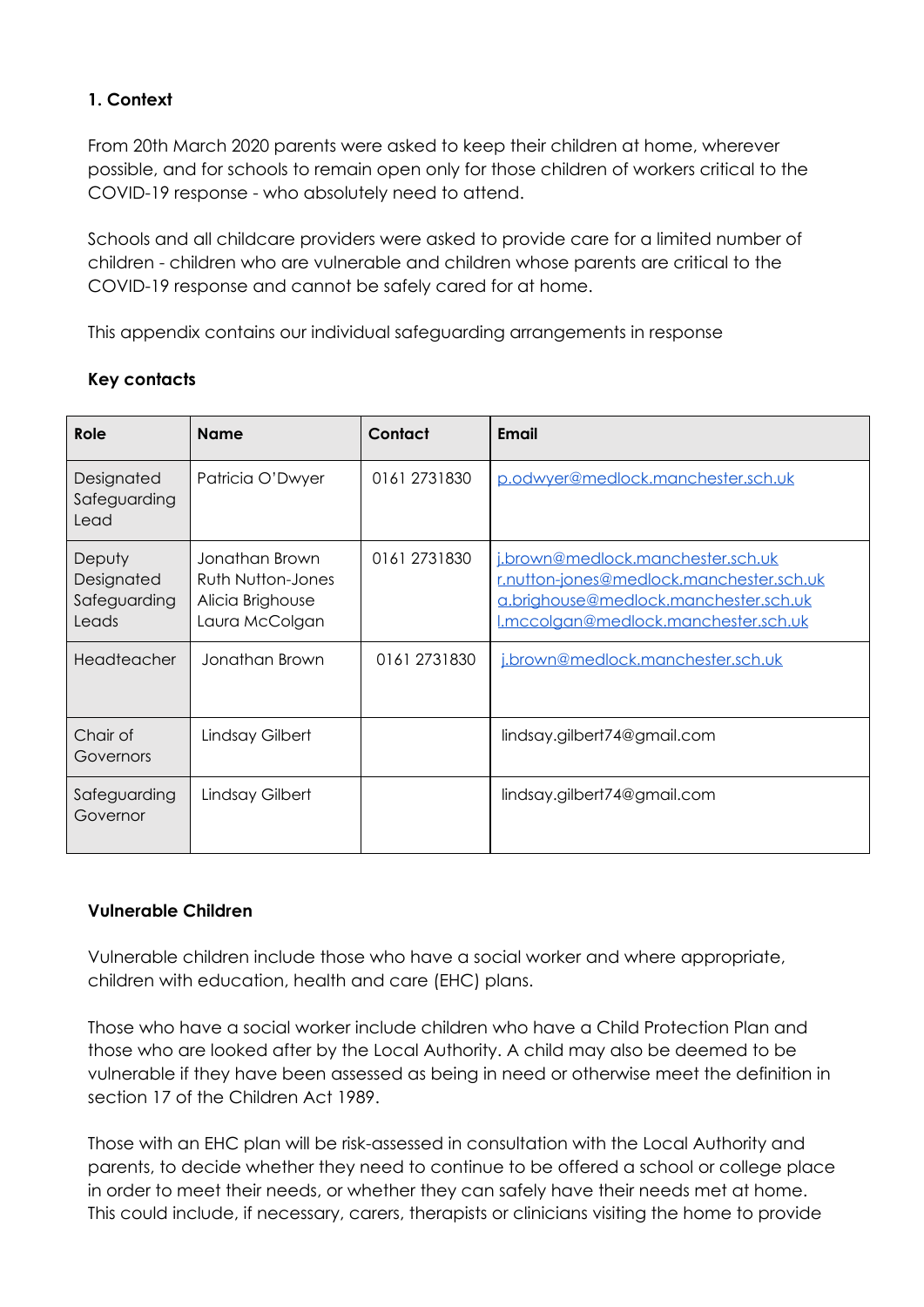any essential services. Many children and young people with EHC plans can safely remain at home.

Eligibility for free school meals in and of itself should not be the determining factor in assessing vulnerability.

Senior leaders, especially the Designated Safeguarding Lead (and deputies) know who our most vulnerable children are. They have the flexibility to offer a place to those on the edge of receiving children's social care support.

We will continue to work with and support children's social workers to help protect vulnerable children. This includes working with and supporting children's social workers and the local authority Virtual School head for looked-after and previously looked-after children.

There is an expectation that vulnerable children who have a social worker will attend an education setting, so long as they do not have underlying health conditions that put them at increased risk. In circumstances where a parent does not want to bring their child to an education setting, and their child is considered vulnerable, the social worker and we will explore the reasons for this directly with the parent.

Where parents are concerned about the risk of the child contracting COVID19, we or the social worker will talk through these anxieties with the parent/carer following the advice set out by Public Health England.

We will encourage our vulnerable children and young people to attend a school, including remotely if needed.

# **Attendance Monitoring**

Local authorities and education settings do not need to complete their usual day-to-day attendance processes to follow up on non-attendance.

If we have any children in attendance (e.g. because they are vulnerable or their parent(s) / carers are critical workers) we will submit the daily attendance sheet to the DfE by 12 noon -

[https://www.gov.uk/government/publications/coronavirus-covid-19-attendance-recordin](https://www.gov.uk/government/publications/coronavirus-covid-19-attendance-recording-for-educational-settings) [g-for-educational-settings](https://www.gov.uk/government/publications/coronavirus-covid-19-attendance-recording-for-educational-settings)

If the school has closed, we will complete the return once as requested by the DfE.

We and social workers will agree with parents/carers whether children in need should be attending school and will then follow up on any pupil that they were expecting to attend, who does not. We will also follow up with any parent or carer who has arranged care for their child(ren) and the child(ren) subsequently do not attend.

To support the above, we will, when communicating with parents/carers and carers, confirm emergency contact numbers are correct and ask for any additional emergency contact numbers where they are available.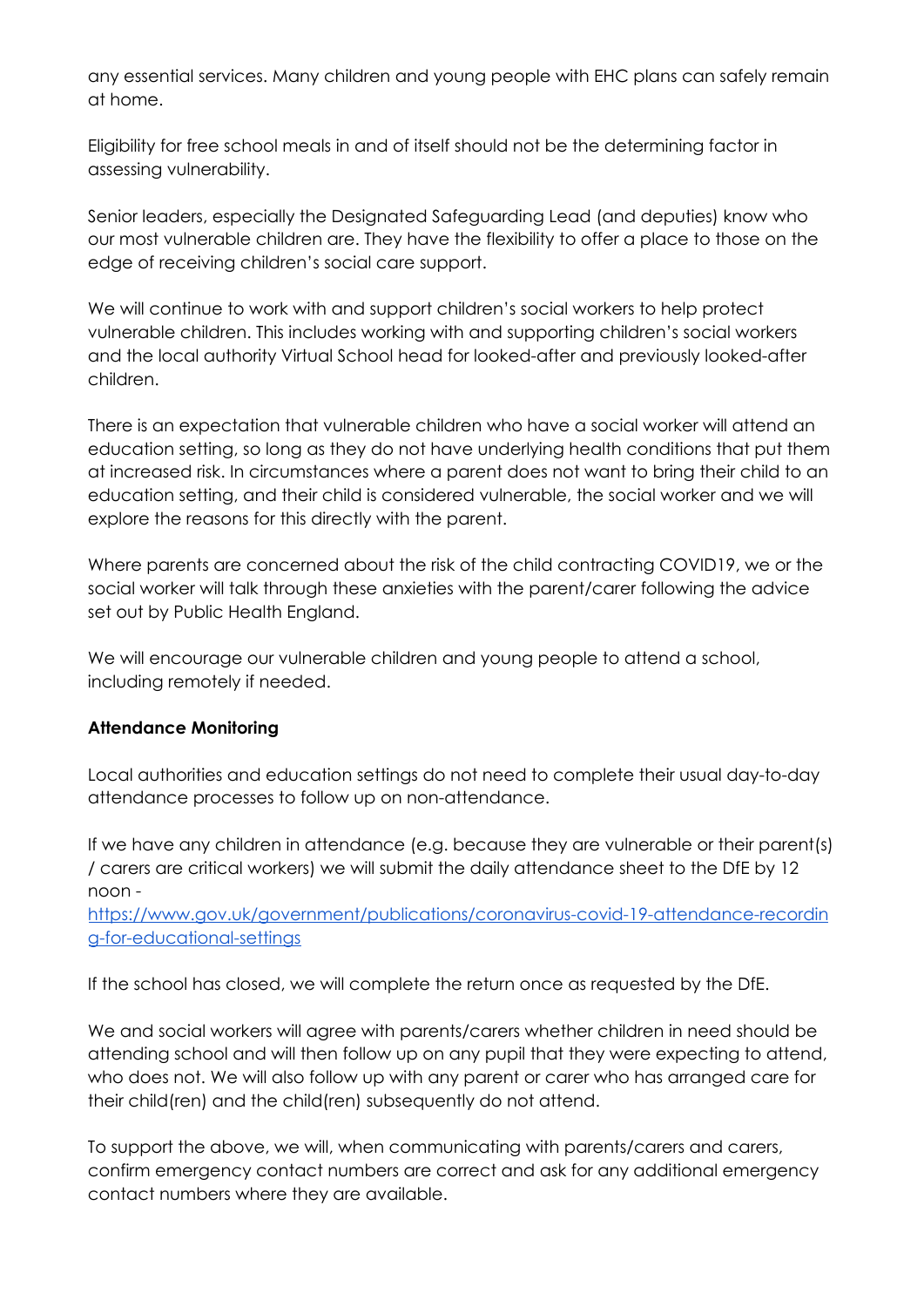In all circumstances where a vulnerable child does not take up their place at school, or discontinues, we will notify their social worker.

## **Designated Safeguarding Lead**

The optimal scenario is to have our trained DSL available on site. Where this is not possible, they or trained deputy will be available to be contacted via phone or online video - for example when working from home.

Where a trained DSL (or deputy) is not on site, in addition to the above, a senior leader will assume responsibility for co-ordinating safeguarding on site.

This might include updating and managing access to child protection online management system (CPOMS) and liaising with the offsite DSL (or deputy) as required, liaising with children's social workers where they require access to children in need and/or to carry out statutory assessments at the school.

It is important that all staff and volunteers have access to a trained DSL (or deputy). On each day, the staff on site will be made aware of who that person is and how to contact them.

The DSL will continue to engage with social workers, and attend all multi-agency meetings, which can be done remotely. To access ICPC/RCPC held at Manchester Safeguarding and Improvement Unit, a report should be sent to qualityassurance@manchester.gov.uk whereby a reply email will be sent 24 hours before the conference containing the dial in details and reports from other partners. Medlock Primary School will ensure the person sending the report is the person who will be calling into the conference as the SIU will not be contacting other safeguarding staff separately.

### **Reporting a concern**

Where staff have a concern about a child, they should continue to follow the process outlined in the school Safeguarding Policy, this includes making a report via CPOMS which can be done remotely.

In the unlikely event that a member of staff cannot access their CPOMS (or equivalent) from home, they should email the Designated Safeguarding Lead and the Headteacher. This will ensure that the concern is received.

Staff are reminded of the need to report any concern immediately and without delay.

Where staff are concerned about an adult working with children in the school they should report the concern to the headteacher. If there is a requirement to make a notification to the headteacher whilst away from school, this should be done verbally and followed up with an email to the headteacher.

Concerns around the Headteacher should be directed to the Chair of Governors.

The headteacher/Chair of Governors should follow the usual practice, contact the LADO and make a referral if the concern meets the threshold.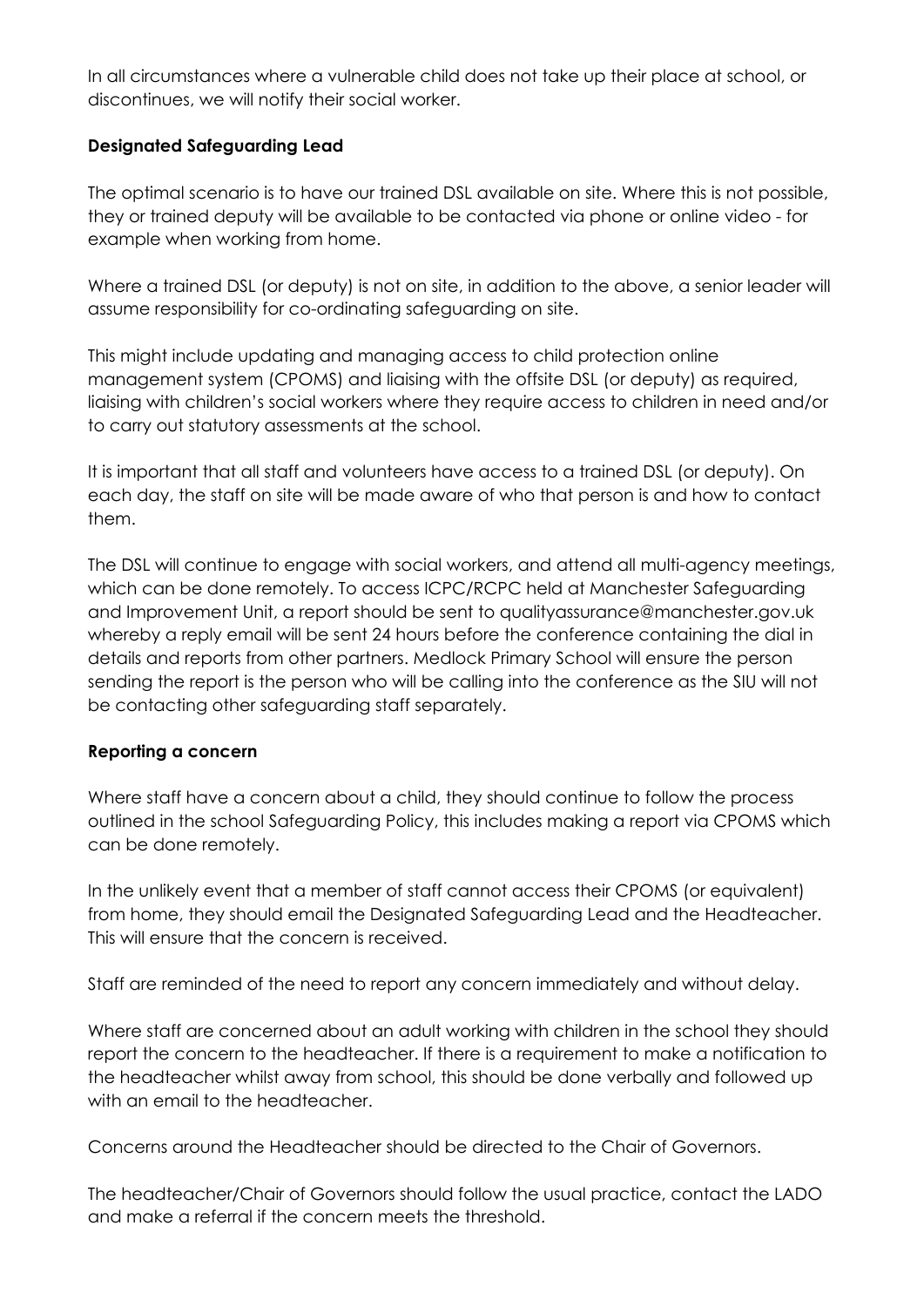# **Safeguarding Training and Induction**

DSL training is very unlikely to take place whilst there remains a threat of the COVID 19 virus.

For the period COVID-19 measures are in place, a DSL (or deputy) who has been trained will continue to be classed as a trained DSL (or deputy) even if they miss their refresher training.

All existing school staff have had safeguarding training and have read part 1 of Keeping Children Safe in Education (2019). The DSL should communicate with staff any new local arrangements, so they know what to do if they are worried about a child.

Where new staff are recruited, or new volunteers are working with us, they will continue to be provided with a safeguarding induction and all relevant information.

If staff are deployed from another education or children's workforce setting to our school, we will take into account the DfE supplementary guidance on safeguarding children during the COVID-19 pandemic and will accept portability as long as the current employer confirms in writing that:-

- the individual has been subject to an enhanced DBS and children's barred list check
- there are no known concerns about the individual's suitability to work with children
- there is no ongoing disciplinary investigation relating to that individual

# **Safer recruitment/volunteers and movement of staff**

It remains essential that people who are unsuitable are not allowed to enter the children's workforce or gain access to children. When recruiting new staff, we will continue to follow the relevant safer recruitment processes for their setting, including, as appropriate, relevant sections in part 3 of Keeping Children Safe in Education (2019) (KCSIE).

In response to COVID-19, the Disclosure and Barring Service (DBS) has made changes to its guidance on standard and enhanced DBS ID checking to minimise the need for face-to-face contact.

If staff are deployed from another education or children's workforce setting to our school, we will take into account the DfE supplementary guidance on safeguarding children during the COVID-19 pandemic and will accept portability as long as the current employer confirms in writing that:-

- the individual has been subject to an enhanced DBS and children's barred list check
- there are no known concerns about the individual's suitability to work with children
- there is no ongoing disciplinary investigation relating to that individual

Where we are utilising volunteers, we will continue to follow the checking and risk assessment process as set out in paragraphs 167 to 172 of KCSIE. Under no circumstances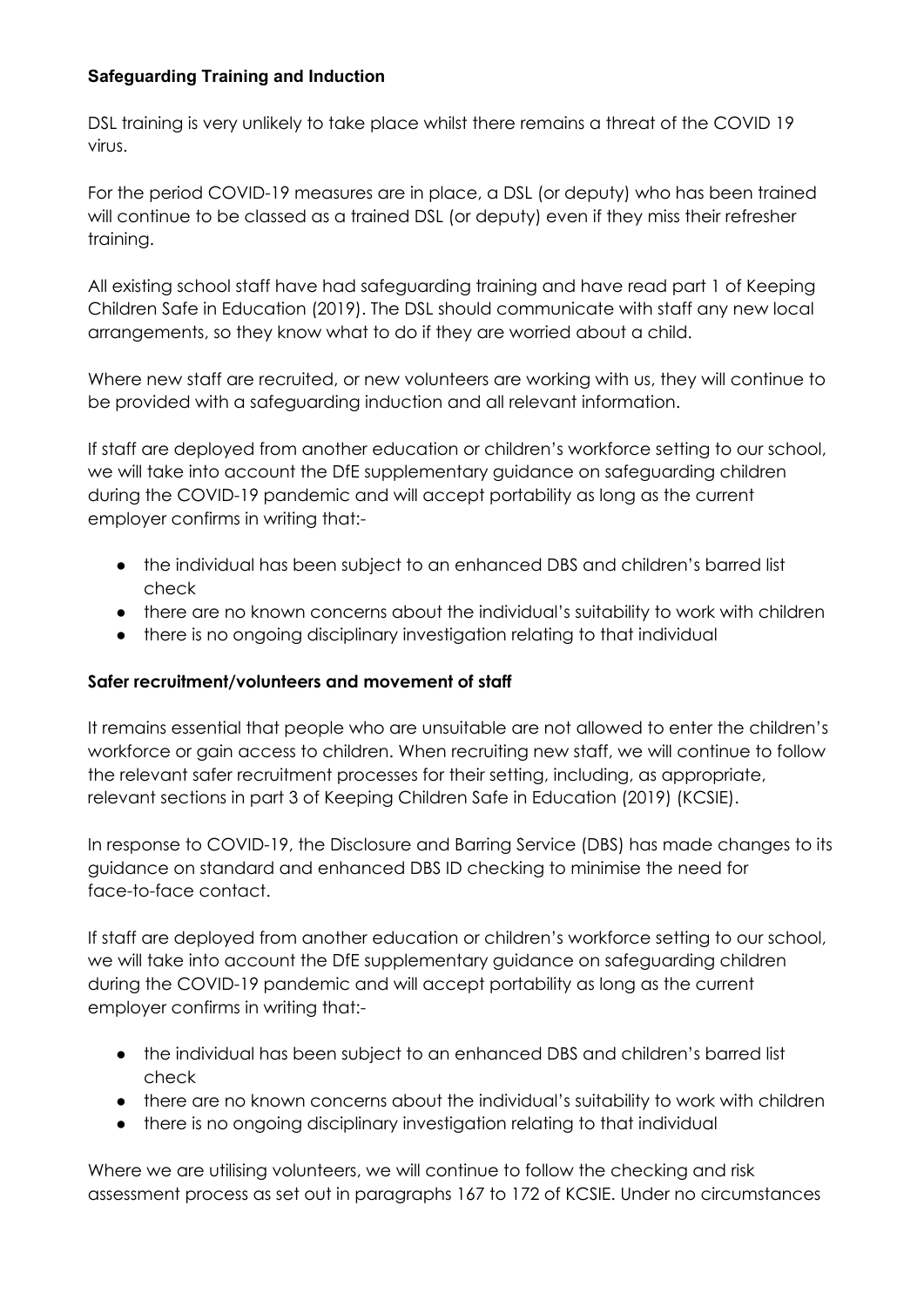will a volunteer who has not been checked be left unsupervised or allowed to work in regulated activity.

We will continue to follow the legal duty to refer to the DBS anyone who has harmed or poses a risk of harm to a child or vulnerable adult. Full details can be found at paragraph 163 of KCSIE.

We will continue to consider and make referrals to the Teaching Regulation Agency (TRA) as per paragraph 166 of KCSIE and the TRA's 'Teacher misconduct advice for making a referral.

During the COVID-19 period all referrals should be made by emailing-

Misconduct.Teacher@education.gov.uk

Whilst acknowledging the challenge of the current National emergency, it is essential from a safeguarding perspective that any school is aware, on any given day, which staff/volunteers will be in the school or college, and that appropriate checks have been carried out, especially for anyone engaging in regulated activity. As such, we ill continue to keep the single central record (SCR) up to date as outlined in paragraphs 148 to 156 in KCSIE.

## **Online safety in schools and colleges**

We will continue to provide a safe environment, including online. This includes the use of an online filtering system.

Where students are using computers in school, appropriate supervision will be in place.

# **Children and online safety away from school and college**

It is important that all staff who interact with children, including online, continue to look out for signs a child may be at risk. Any such concerns should be dealt with as per the Child Protection Policy and where appropriate referrals should still be made to children's social care and as required, the police.

Online teaching should follow the same principles as set out in the school's code of conduct.

We will ensure any use of online learning tools and systems is in line with privacy and data protection/GDPR requirements.

Below are some things to consider when delivering virtual lessons, especially where webcams are involved:

- No 1:1s, groups only (except with explicit permission from parents)
- Staff and children must wear suitable clothing, as should anyone else in the household.
- Any computers used should be in appropriate areas, for example, not in bedrooms; and the background neutral, ie a plan wall. Views of rooms should be avoided.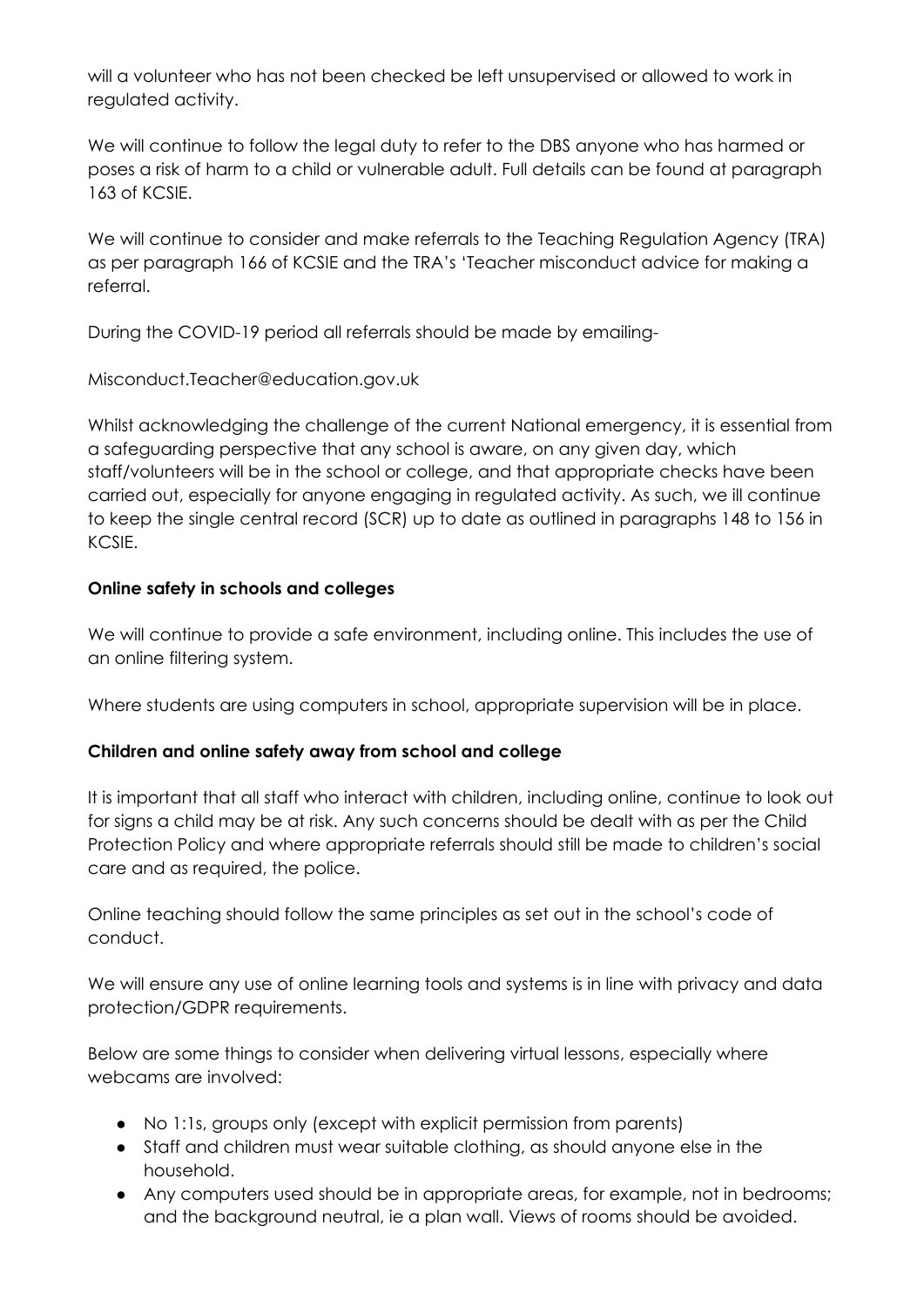- The live class should be recorded so that if any issues were to arise, the video can be reviewed.
- Live classes should be kept to a reasonable length of time, or the streaming may prevent the family 'getting on' with their day.
- Language must be professional and appropriate, including any family members in the background.
- Staff must only use platforms specified by senior managers and approved by our IT network manager / provider to communicate with pupils.
- Staff should record the length, time, date and attendance of any sessions held.

# **Supporting children not in school**

We are committed to ensuring the safety and wellbeing of all our children.

Where the DSL has identified a child to be on the edge of social care support, or who would normally receive pastoral-type support in school, they should ensure that a robust communication plan is in place for that child.

Details of this plan must be recorded on CPOMS, as should a record of contact have made.

The communication plans can include; remote contact, phone contact, door-step visits. Other individualised contact methods should be considered and recorded.

We and our DSL Team will work closely with all stakeholders to maximise the effectiveness of any communication plan.

This plan must be reviewed regularly (at least once a fortnight) and where concerns arise, the DSL will consider any referrals as appropriate.

The school will share safeguarding messages on its website and social media pages.

We recognise that school is a protective factor for children, and the current circumstances, can affect the mental health of pupils and their parents/carers. Our staff need to be aware of this in setting expectations of pupils' work where they are at home.

### **Supporting children in school**

We are committed to ensuring the safety and wellbeing of all its students.

We will continue to be a safe space for all children to attend and flourish. The Headteacher will ensure that appropriate staff are on site and staff to pupil ratio numbers are appropriate, to maximise safety.

We will refer to the Government and LA guidance for education and childcare settings on how to implement social distancing and continue to follow the advice from Public Health England on handwashing and other measures to limit the risk of spread of COVID19.